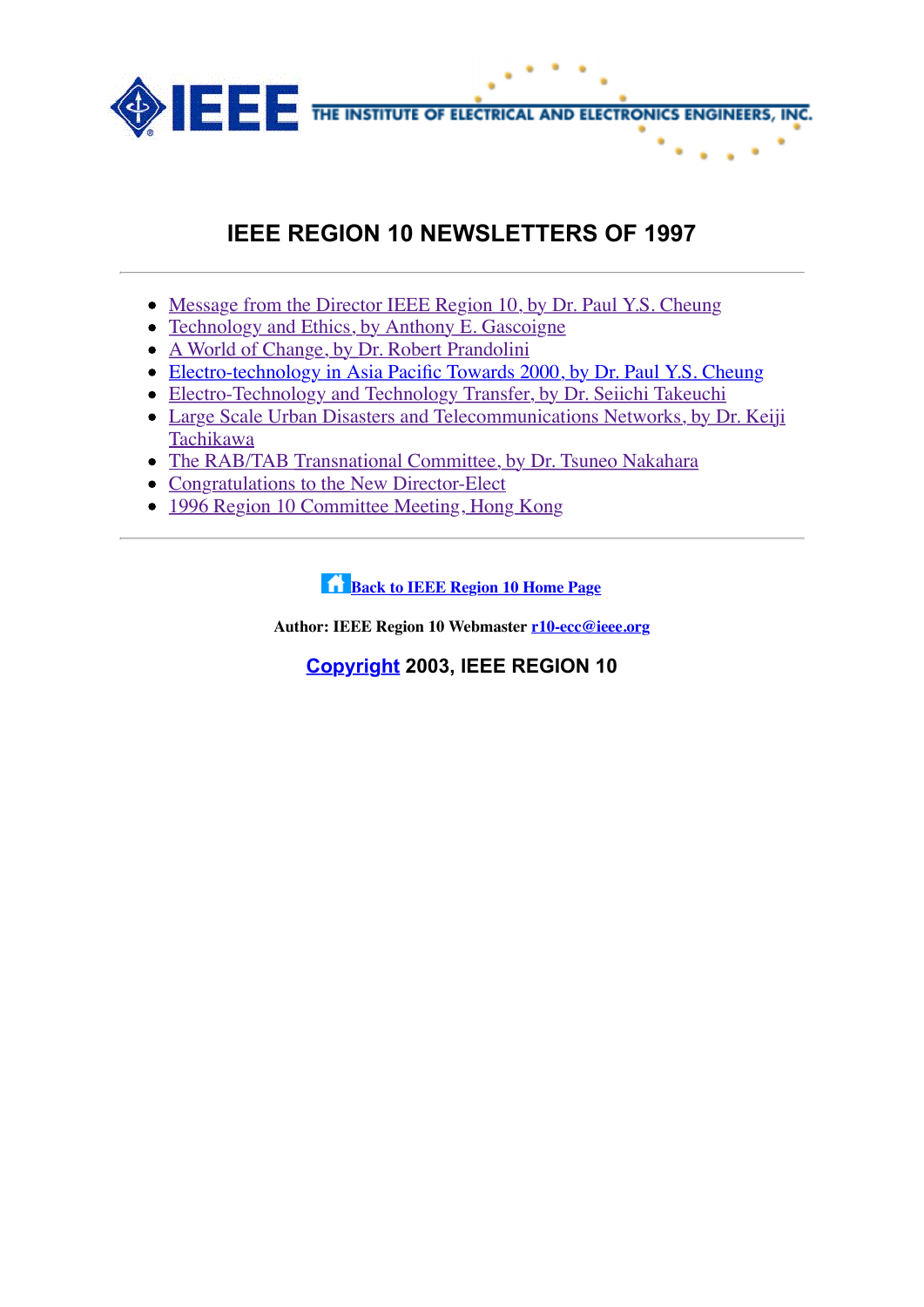

*Director IEEE Asia Pacific Region Dean of Engineering The University of Hong Kong*

### *Introduction Introduction*

After a lot of preparations and effort, the first edition of *The Asia Pacific Channel*, the IEEE Region 10's Forum publication, will reach every IEEE member in the Asia Pacific Region. It gives me great pleasure to report to you the developments of the IEEE in our Asia Pacific Region. The year 1995 has been an exciting and busy year for the IEEE Region 10. As one of the most diverse and fastest growing Regions of IEEE, there has been many changes, development and growth.

## *Growth and Technical Vitality Growth and Technical Vitality*

We have witness a phenomenal growth of membership, both in quantity and quality in 1995. The year-end figure shows that the Region has achieved its goal of at least 10% growth. The growth in numbers has also been supported by expansion in technical activities. Over the year there have been a total of 12 society chapters or joint chapters formed in Bangladesh, Beijing, Daejon, Hong Kong, Hyperabad, South Australia, Taipei, Tokyo, Uttar Pradesh and Western Australia. These represent a very well spread increase in technical activities within the Region. The Region is doing everything possible to encourage and sustain this trend in membership growth and technical activities.

## **Transnational Networking & National Societies Links**

The most significant event in Transnational Networking in the Region has been the TAB (Technical Activities Board) Colloquia visit to Australia and New Zealand. Led by Pete Morley and Executive Director Ted Hissey, two groups consisting of members of the Executive Committee, representatives from a number of technical societies and myself as Region 10 Director, visited all Sections in Australia and New Zealand. The visits included technical seminars, round-table conferences with Section leaders, and visits to local industries and universities. In addition President Cain visited New Delhi in April '95 to sign an agreement with the IETE of India.

Over the past year I have also visited a number of Sections in my capacity as the Director. These included the Taipei Section, the Beijing Section where I addressed a twoday event celebrating their 10th anniversary, the Singapore Section to open the Mega Conference, the Tokyo Section to address the Robotics & Automation Society AdCom in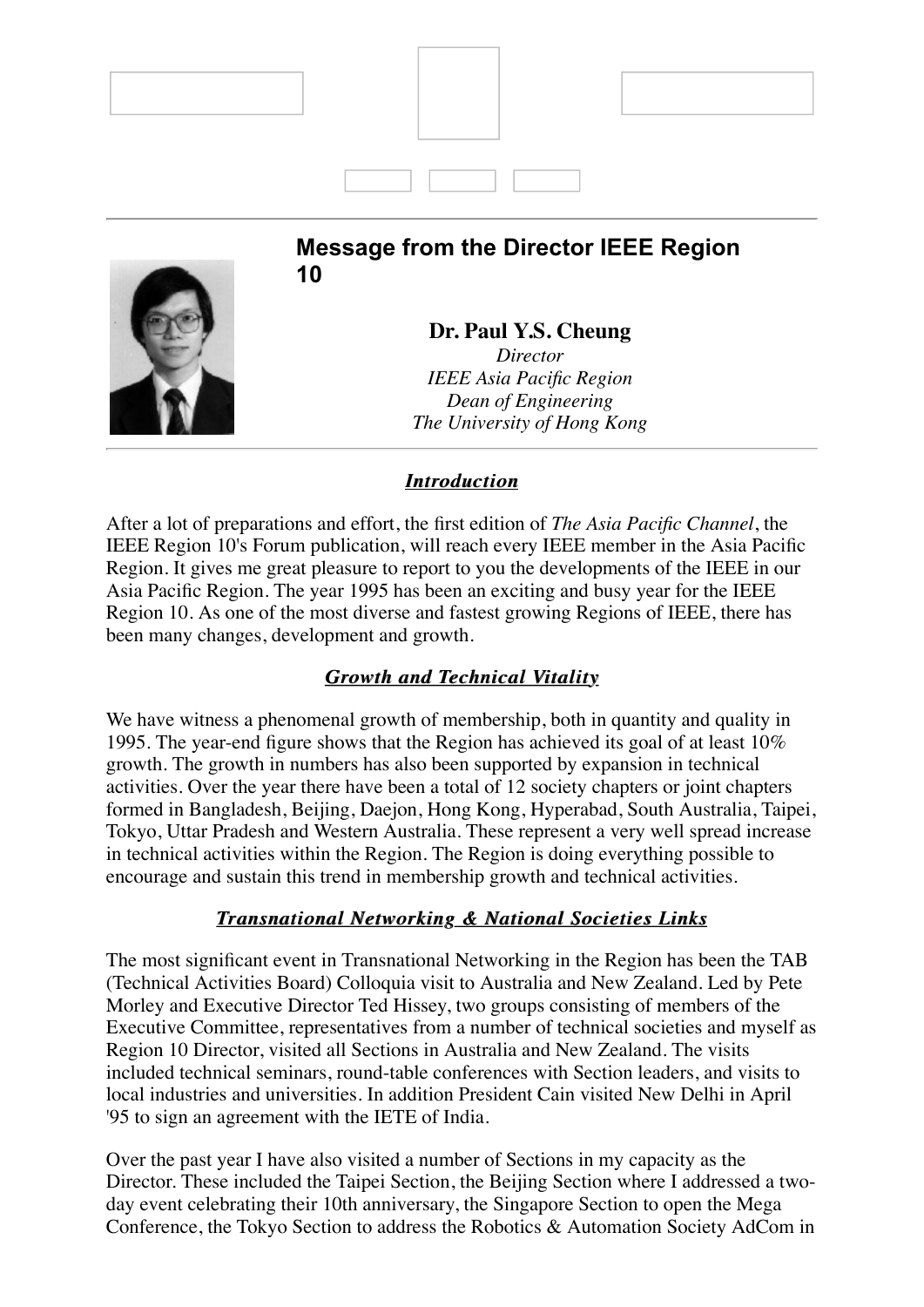Nagoya, Japan, the Thailand Section in Phuket during the Regional Meeting, and the Queensland and Western Australian Sections during the TAB Colloquia.

A historical event happened towards the end of the year when President Cain, Past-President Nagle, Professor Felix Wu (representing the Power Society) and I visited both Hanoi and Ho-Chi-Minh City in Vietnam. In addition to meeting the leaders of the major National Society, Radio Engineers of Vietnam (REV), we were also received by the Minister for Science and Technology. Good will supporting the development of IEEE in Vietnam was entirely expressed and there is a plan to sign a joint agreement around May 1996 during their major National Conference.

### *Regional Structure Re-Organization Regional Structure Re-Organization*

With the rapid changes in Region 10, the current regional structure and representation was considered outdated and in need of a major review. A 'brainstorming' session was led by Director Raymond Findlay during the Region 10 Committee Meeting in April '95, Phuket. The objective was to identify an alternative organization model which is a more efficient and equitable structure providing better representation of our members' needs. The model should lead the Sections into the next Century. The schedule is to have two or three alternative models ready for consideration in the Regional Committee Meeting in 1996. The process is currently in active progress.

There has been much change in the Region caused by economic and tech-nological developments. Many initiatives and projects have been started in 1995 which are yet to be completed. I look forward to continuing these efforts with the required momentum in 1996 and the help of a very dedicated and competent Executive Committee.



*Historical Visit to Vietnam - Meeting with the Minister of Science & Technology*



**[Back to IEEE Region 10 Home Page](file:///Volumes/Temp%20Files/IEEE%20Region%2010/r10-backup/Newsletter/1997/home.htm)** 

Author: IEEE Region 10 Webmaster [ccewwcl@nus.edu.sg](mailto:ccewwcl@nus.edu.sg)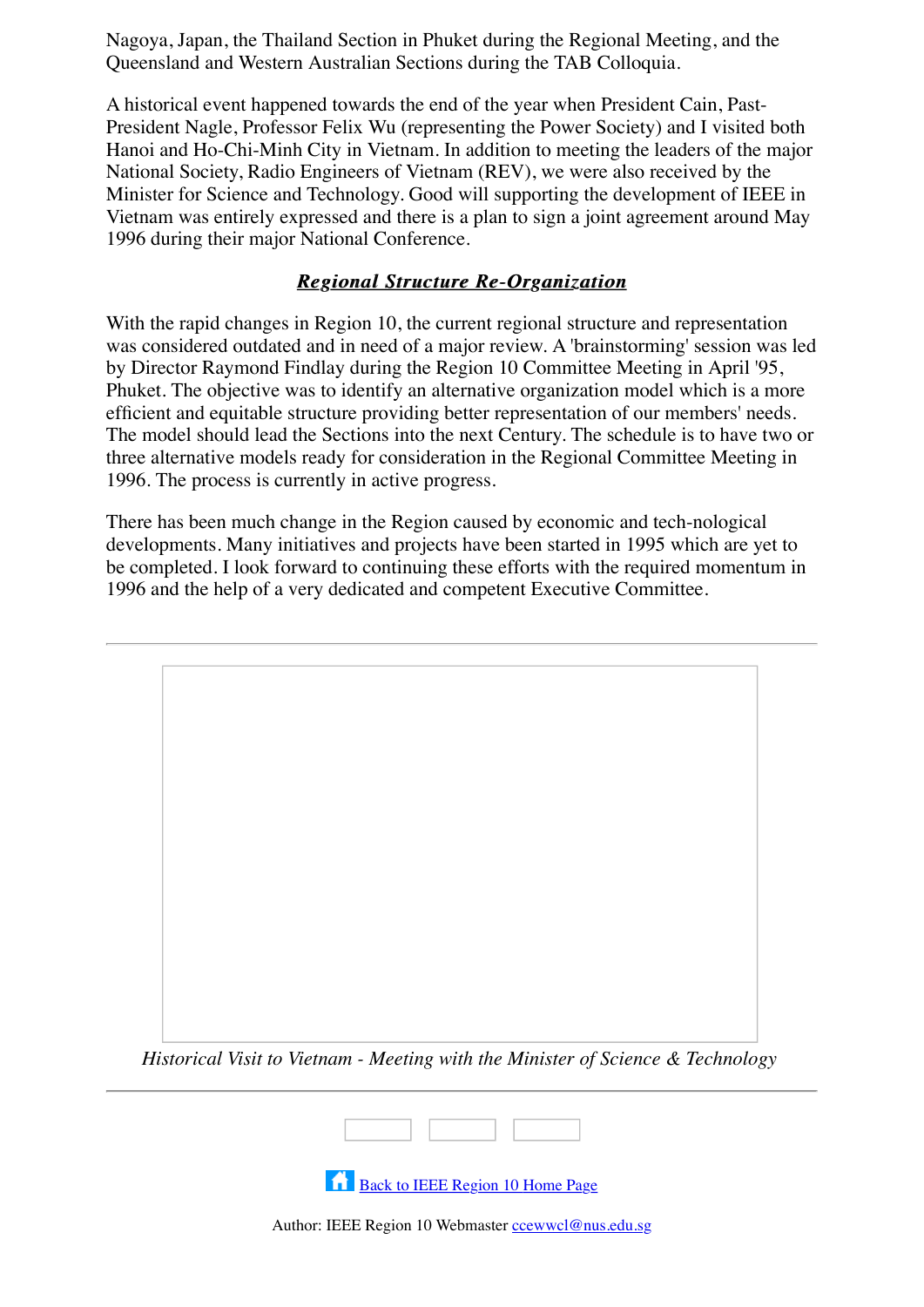

## **Technology and Ethics**

### **Anthony E. Gascoigne**

*Conference Coordinator IEEE Asia Pacific Region*

*Extract from "An Automation Policy for Australia" by the Australian Robot Association Inc.*

### *Automation and Human Need Automation and Need*

Automation has the potential for radically improving the quality of life, as can be demonstrated from both an historical perspective and numerous present-day examples. The progressive elimination of many of the boring, repetitive, unsafe and demeaning work practices on the farm and in the factory fall into the first category; modern developments in surgery, road building, health care and fruit-harvesting in the second.

It is frequently contended that automation causes unemployment, but this is a very myopic view. It is also an age-old argument which by now should have lost all credibility. Long before the space age, *every* advance in technology was likely to attract objections of this sort; no doubt the man who invented the wheel was accused of destroying jobs!

While we do not wish to denigrate persons who sincerely hold such beliefs, we suspect that they (more often than not) have simply found a convenient scapegoat. In the words of Professor Helen Hughes, "It is not surprising that Ned Ludd and the original Luddites did not understand the beneficial effects of mechanisation. But some 200 years later there is little excuse for using essentially the same arguments to claim that advances in technology are the principal causes of unemployment".

With respect to an economy as a whole, precisely the reverse relationship is seen to hold: nations which make the greatest use of automation technologies tend to have *low* levels of unemployment. For example, Japan with some 350,000 industrial robots has an unemployment rate of less that  $3\%$ . Whatever interpretation is placed on these figures, they can hardly be dismissed as statistical abnormalities. Nor can they give any comfort to those who see a direct and inevitable nexus between automation and unemployment.

Of course, major changes in industry, including technological changes, have at times been associated with significant dislocations of parts of the work force. But this is related as much to the *methods used* for implementing change as to its technological basis. That such changes have had an adverse social impact does not eliminate the need for change per se. For example, very few people acquainted with, say, a 1930's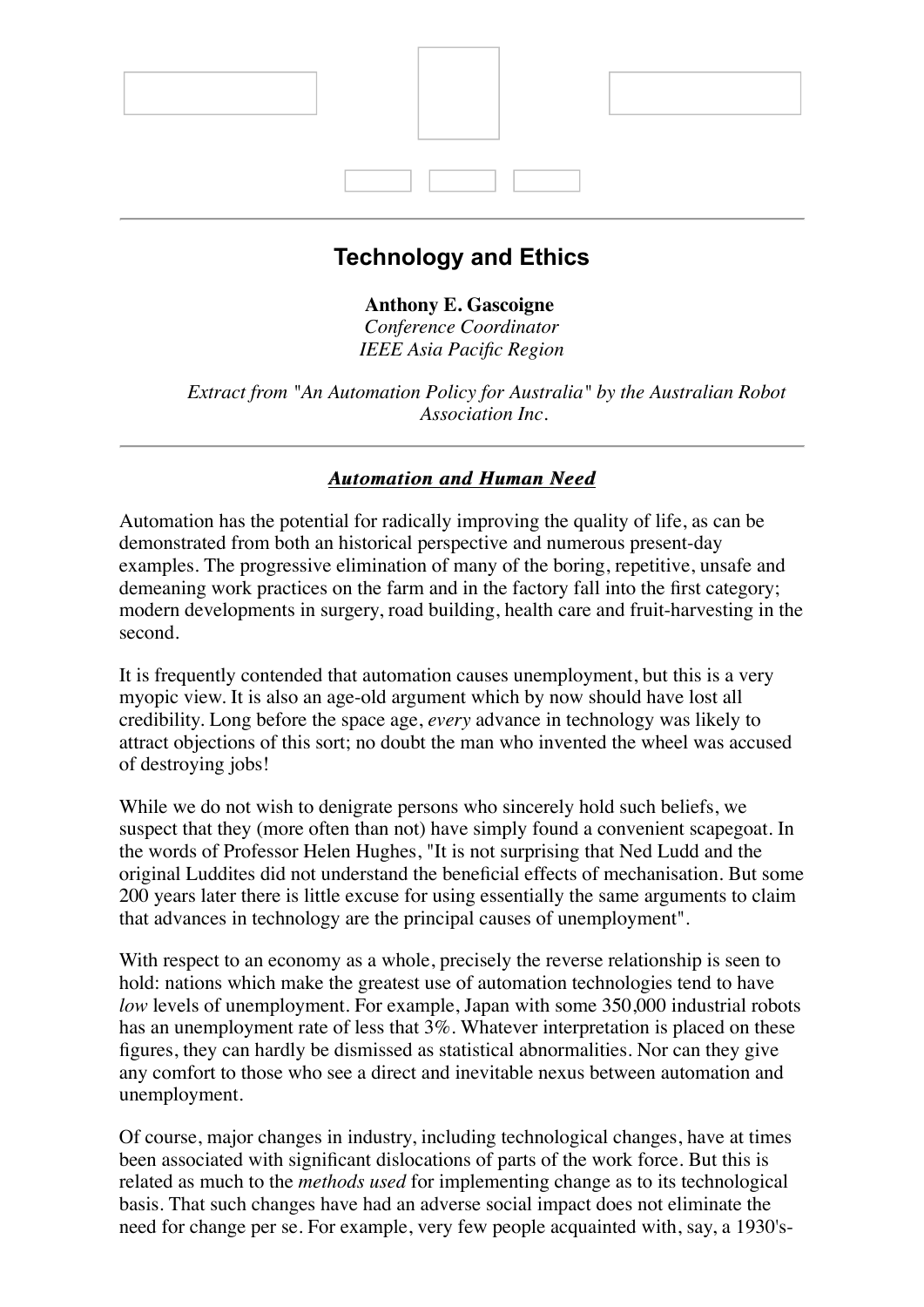style production line, or a garment manufacturing "sweat shop", would be attracted to such a way of earning a living. Any informed observer would conclude that "there must be a better way" - on both humane and technological grounds. (Yet manufacturing operations in both of these categories still exist today.) Apprehensions about the undesirable consequences of automation do nothing to address the known human needs in such situations.

In our view, it is much more reasonable to identify particular *opportunities* proved by technology, and to plan pro-actively to overcome all attendant disadvantages. Far from neglecting social issues, such an approach provides the dynamic for orderly (and equitable) change in all levels of society.

### *Ethical Considerations Ethical Considerations*

Despite our confident statements in the preceding section, we recognize that there will be some people with genuine ethical concerns - either relating to technology in general or to Automation technologies in particular. It is not practicable to deal here with ethical and philosophical issues in any comprehensive fashion. Accordingly, the following outline is restricted to only a few pertinent issues. For our present purposes, it is useful to distinguish between the two connotations: Ethics as a set of moral principles, on the one hand; and Professional Ethics, being the expected codes or norms of behavior of a particular profession or group, on the other.

### *Some ethical principles Some ethical principles*

There is no unanimity as to what ethical principles ought to apply in the present context. However, we expect that the following five propositions will have broad acceptance. Firstly, we might expect that technology will convey more advantages than disadvantages. Certainly, outright harm is to be avoided. "No robot shall harm a human being, or, through inaction allow a human to come to harm", states Asimov's First Law of Robotics. Secondly, the particular manner in which the advantages are manifested is important; that is, we should have a *social conscience*. As far as practicable, the benefits should be widely spread throughout the community. At the very least, we should avoid situations where the benefits available to one group or segment of society are at the expense of another group, and outright exploitation is to be deprecated.

Thirdly, we should expect that technology will involve a wise use of resources. This must necessarily include *economic* resources, since a wastage or reckless use of money cannot benefit anyone. But it must also extend to *natural* resources. We should not extract or consume resources simply because they are *there*, or because it is technologically possible to do so; nor should we willfully despoil our environment. In all these respects we must have proper regard for the future consequences of our actions.

Fourthly, we will doubtless require that technology will not detract to any significant extent from individual freedom. Before adopting a new technology we must be amply satisfied on this point. A mindless commitment to a *machine culture* is an affront to humanity and an unnecessary evil: we have no right to turn humans into automatons.

Fifthly, we might expect that technology will not detract markedly from the *quality of life* enjoyed by a particular community or group of citizens. This necessarily extends to the difficult (but valid) concepts of Aesthetics, along with other more quantifiable measures of community impact (air and water pollution; noise levels; traffic density; etc.).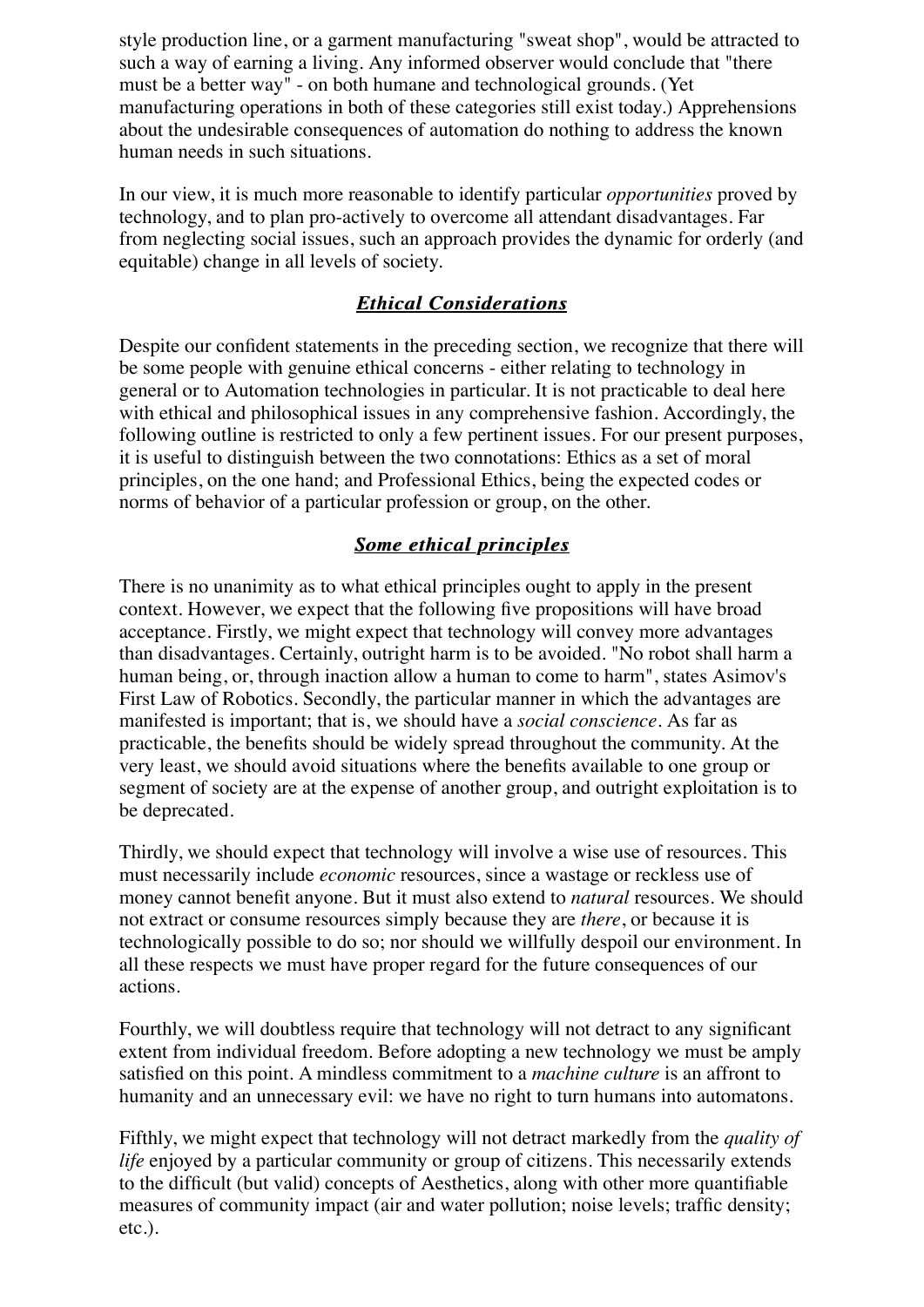Unfortunately, the real-life application of general *principia* along the foregoing lines is never easy and can be very nebulous. A single example will server to emphasize this point. The potential for harm of a given technological application is often extremely difficult to establish. Rather than a simple good/bad classification, we are typically confronted with various levels of *risk*, and it remains to determine whether the risk(s) are acceptable or not. Sometimes a considerable time must elapse before the ultimate consequences of use are known. Also, the consequences of *rejection* must be considered; for existing technologies and practices always carry some risk, as well as proposed innovations.

Even if the objective risks are well known (by no means a common situation) we are left ultimately with the subjective *perceptions of risk* by the parties involved. For it is a truism that if a person perceives that a risk is "too high", then for that person it is an *unacceptable* risk.

## *Professional ethics Professional ethics*

Professional groups commonly have a code of ethics to which members are required to subscribe as a condition of membership. As an example, members of the Institute of Electrical and Electronics Engineers Inc bind themselves:

*... to accept responsibility in making engineering decisions consistent with the safety, health and welfare of the public, and to disclose promptly factors that might endanger the public or the environment;*

Other sections of these codes deal with matters such as a specialist knowledge and area of competence, personal probity, and refraining from malicious criticism of other engineers. (We make particular reference here to professional engineers because this group usually has a key role in respect of new technological applications). We do not wish to appear unduly critical of these excellent Codes; in fact, the conservative view (which we fully support) is that the engineering profession would be greatly diminished in stature in the absence of noble statements of this type. However, there are a number of *difficulties* which are pertinent in the present context, and which have been very much in evidence during recent controversies. We briefly draw attention to two such issues.

Firstly, there is the obvious problem of determining the *public good*. Which of the general criteria outlined above is to prevail? Alternatively, in what order of precedence are they to be ranked? And who is ultimately to decide? The matter of Public Safety is of special concern since it depends so much on the perceptions of those involved, as emphasized earlier. The perceptions of the general public are in turn affected by the stated views of politicians, industrialists, public officials, technical experts, lobby groups, media commentators, and all other parties in the public arena at the particular time.

Some lobby groups (and the experts they engage) seem to delight in making alarmist statements which elicit a "fear" response in the public mind. This may not always be intentional, but it is an inevitable consequence of unqualified statements and immoderate language in referring to complex technical issues. In terms of formal Codes of Ethics, it is difficult to see how the *public good* is ever well-served by widespread *public fear*: for this is the worst possible climate for rational decisionmaking.

Secondly, we refer to the problems of *Expertise* per se. It is well known that experts are sometimes wrong. A person may be eminently qualified and widely experienced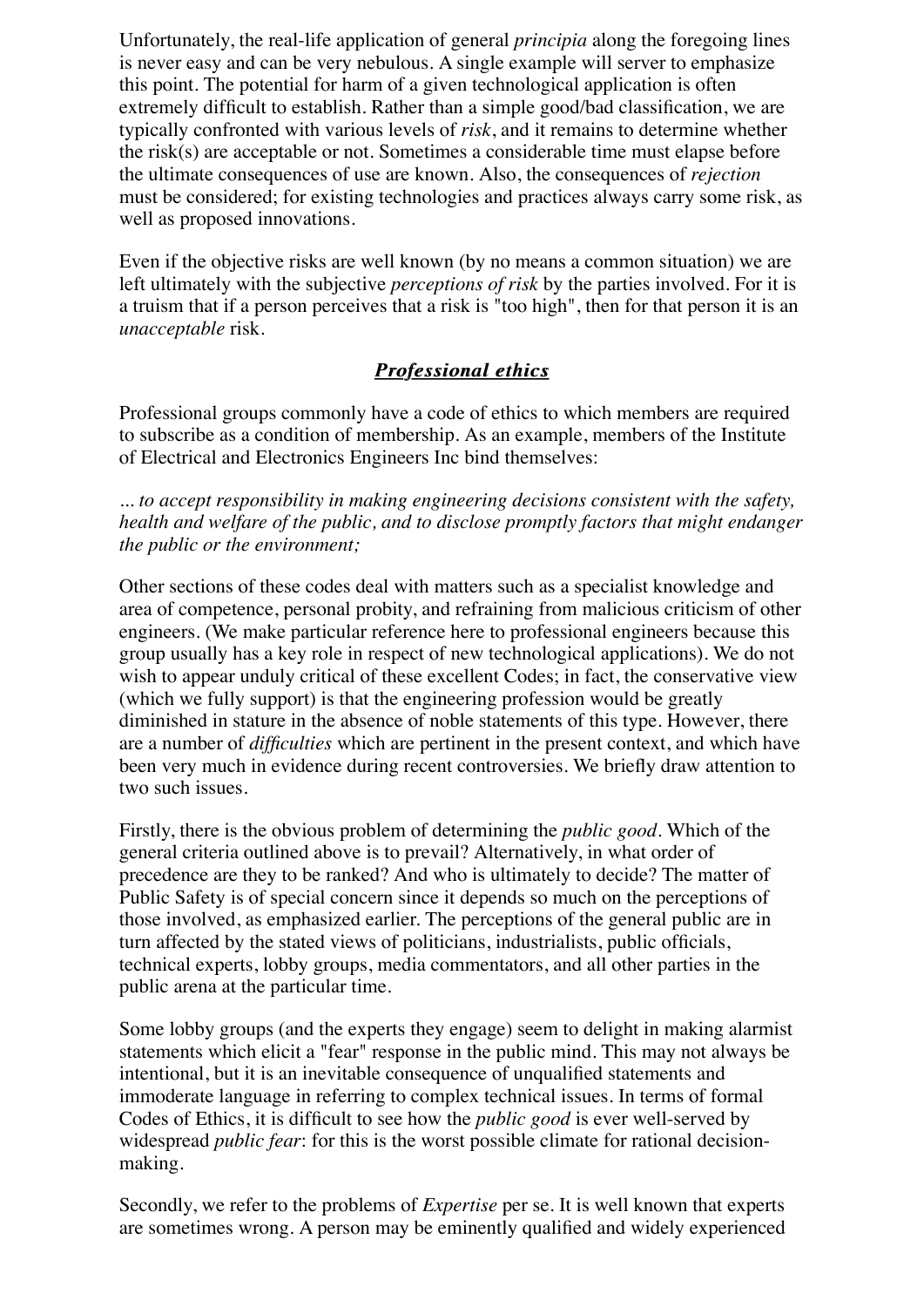(and so comply with all the customary requirements of professional Ethics) and still hold erroneous views. Also, an expert is probably no more immune to partisan influences or other forms of bias than is an unqualified individual.

Similarly, a professional is enjoined by Ethics not to unfairly denigrate a fellowprofessional, but in practice this may be very difficult to avoid. If a debate on a complex technical issue has reached the public arena, then a certain amount of *namecalling* between adversaries is almost inevitable. Certainly, it is not a time when objective arguments and an informal exchange of technical opinions can readily take place. The spectacle is particularly demeaning if subsequent events show that the experts on both side of the argument were substantially in error!

Such difficulties have caused a certain degree of reaction against Expertise of all forms. To some, the very notion of "an expert" connotes undeserved status and privilege. We (in Australia) occasionally hear calls for key technological decisions to be made by lay people so that the decision-making process will thereby become "more democratic". (We emphasize that we consider all such proposals to be impractical and absurd: the thought of a Citizens' Panel deciding, e.g. whether to run the computer at 100 or 150 megahertz is mind-numbing!). Nevertheless, the general point is taken: ways need to be found for Experts to contribute more effectively to public debates on technology.

In summary, we recognize that the use of Automation technologies raises matters of possible contention on ethical grounds. These relate both to the general issues of Technology-in-Society, and to the behavior of professional engineers and other practitioners in particular contexts. Although broad ethical principles can be elucidated, the application of such Principles to Practice can be extremely difficult. Since there are no prescriptive ways of determining degrees of *goodness* or of *rightness*, ethical assessments are of necessity value-based and subjective.

We welcome all constructive debate on ethical and moral issues. Nevertheless, we might reasonably expect that the protagonists will:

- be well-informed on all the relevant technical aspects (both theoretical and practical);
- be generally aware of the many vagaries and subtleties of the sociotechnological issues, as briefly outlined above;
- unequivocally reject "blind fear" arguments, in all their manifestations.

#### **Interested in what information you can get from the IEEE over the Internet? Then email a message to the following address: [email.guide@ieee.org](mailto:email.guide@ieee.org)**

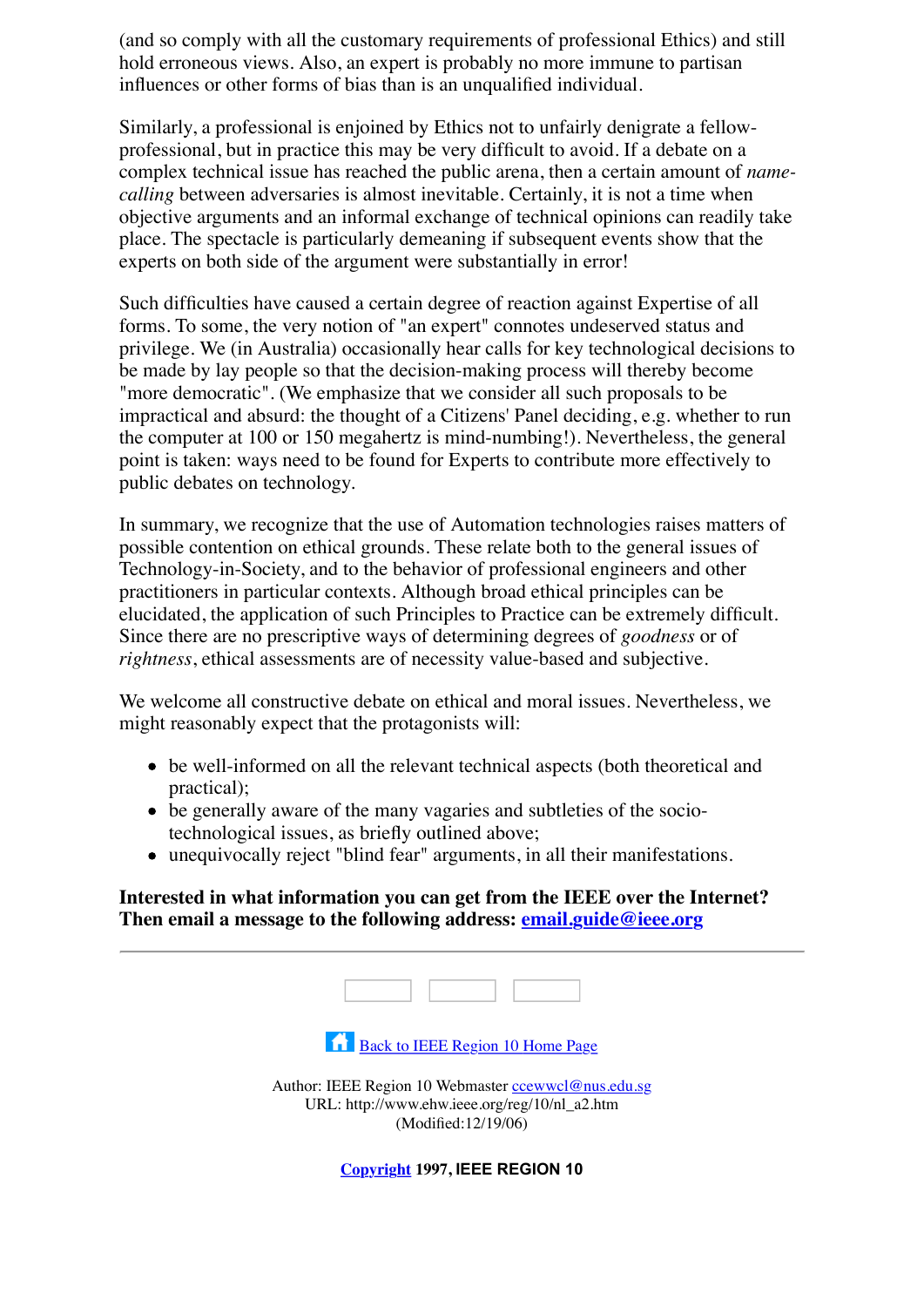

# **A World of Change**

## **Dr. Robert Prandolini Editorial**

## *Welcome Welcome*

Let me welcome you to this first issue of *The Asia Pacific Channel*, the IEEE Region 10 Forum publication. Being the first issue it is my duty to register the purpose, rules and regulations of our publication. *The Asia Pacific Channel* is a special initiative of Dr. Paul Cheung, the Region 10 Director. His vision was to make members in the IEEE Asia Pacific Region more aware of the international flavor of the IEEE and of the Region 10 itself, encourage IEEE members in their professional activities and development, and to bring to member's attention the services and activities being conducted for them by the Region.

The disclaimer which would usually appear in the fine print of this publication will in this issue be brought to the top of the agenda. **Articles published by** *The Asia The Asia Pacific Channel Pacific Channel* **express the author's own opinions and do not represent the opinions or policies of the IEEE.**

Since the IEEE is by far one of the best sources of learned technical publications, we felt it reasonable to make *The Asia Pacific Channel* a non-technical forum for IEEE members to discuss issues of a socio-economic nature. Thus the articles will be open to various opinions and views based on the many cultural and economic backgrounds of our members. Region 10 probably has the most diverse constituency of all the ten IEEE Regions. We can therefore look forward to many varied subjects and interesting article, and we invite them from our members. Please send them to the editor at the address on the front page.

This edition covers issues on ethics and professional ethics in community debates, technology transfer, the activities of the IEEE Transnational Committee, a report on the effect of the Kobe earthquake on the Telephone system, as well as articles from the Director.

## *A World of Change A World of Change*

The following thesis is a crystallization of the editor's evolving perspective on world culture. I have had the good fortune to have been able to meet with the chairs of IEEE sections throughout the world. Albeit that the meetings were brief and few and far between (I am no globe-trotter!), but the breadth of social developments across the world is striking and one cannot help but attempt to formulate some understanding of it. Lest we be no more than insects on this globe.

From an historical viewpoint there have been two formative economic revolutions in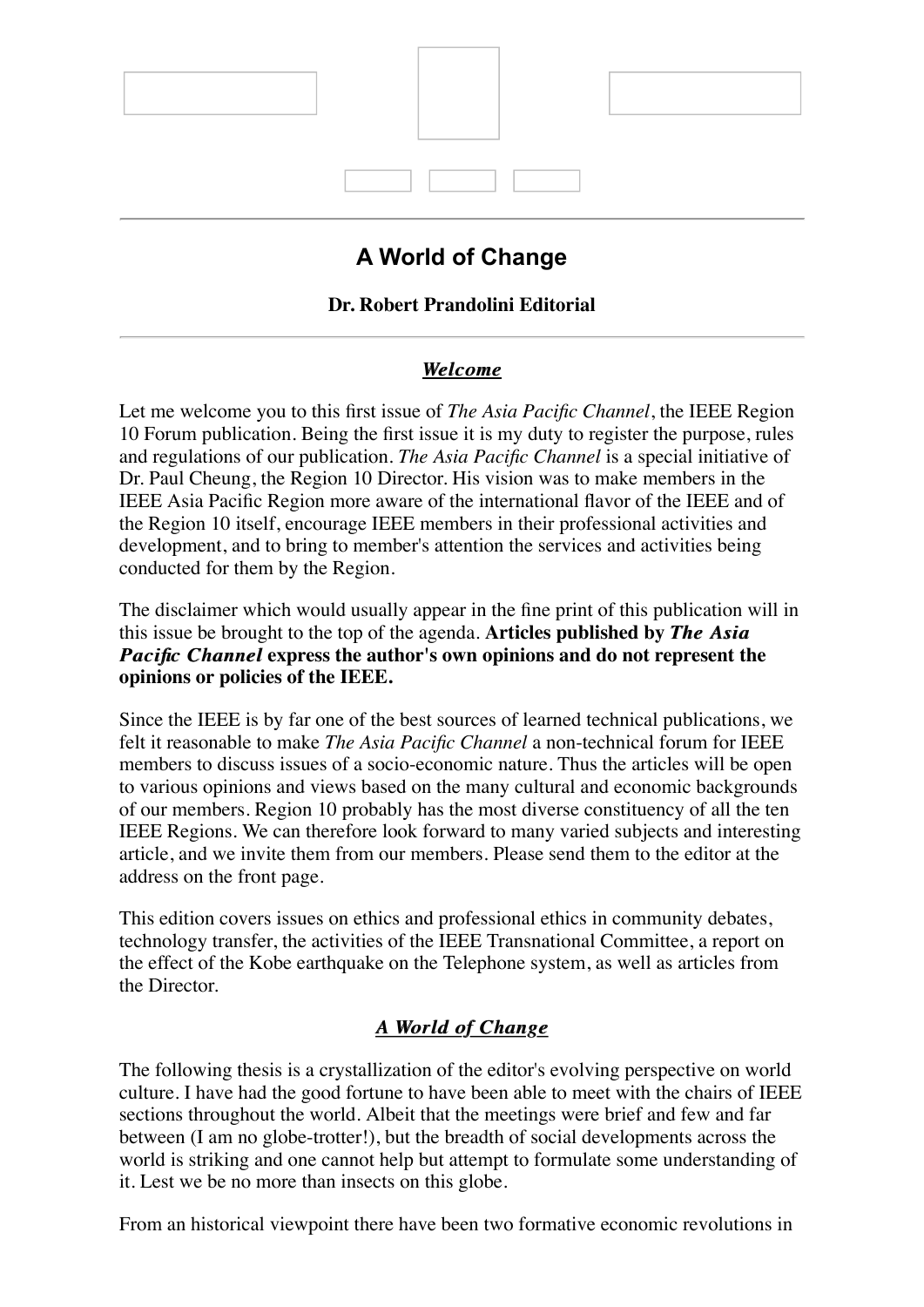history. The development of agriculture which predates 2000 BC led to what we now call civilization, or more specifically, the formation of towns, cities, governments and empires. It took several millennium for it to evolve into the pre-industrial world of the eighteenth century. Then the Industrial Revolution created massive social and economic turmoil, with far reaching historical outcomes. But today no country does not embrace the industrial technology!

Humankind has therefore experienced a world of change from the very beginning of civilization, but nothing can compare with the pace of change over the last century. Our cultures have been under attack from this, and the Western culture is very much a reconstructed post-modern invention, adrift of any firm historical foundation. That is not to say that Western Culture is valueless. It just means that the historical roots of those values are somewhat lost, and consequently values now evolve with technological and societal change.

Some now say that Information Technology is becoming the third economic revolution with consequences of a similar order of magnitude to those created by the Industrial Revolution. I would concur. I cannot predict what the future social structures will be like, for we are all aware that our grandparents would not have been able to imagine today's world when they were young.

Members of the IEEE will be *the* key figures in the shaping of tomorrow's world. We need to take stock of where we have been, where we are now, and where we are going.

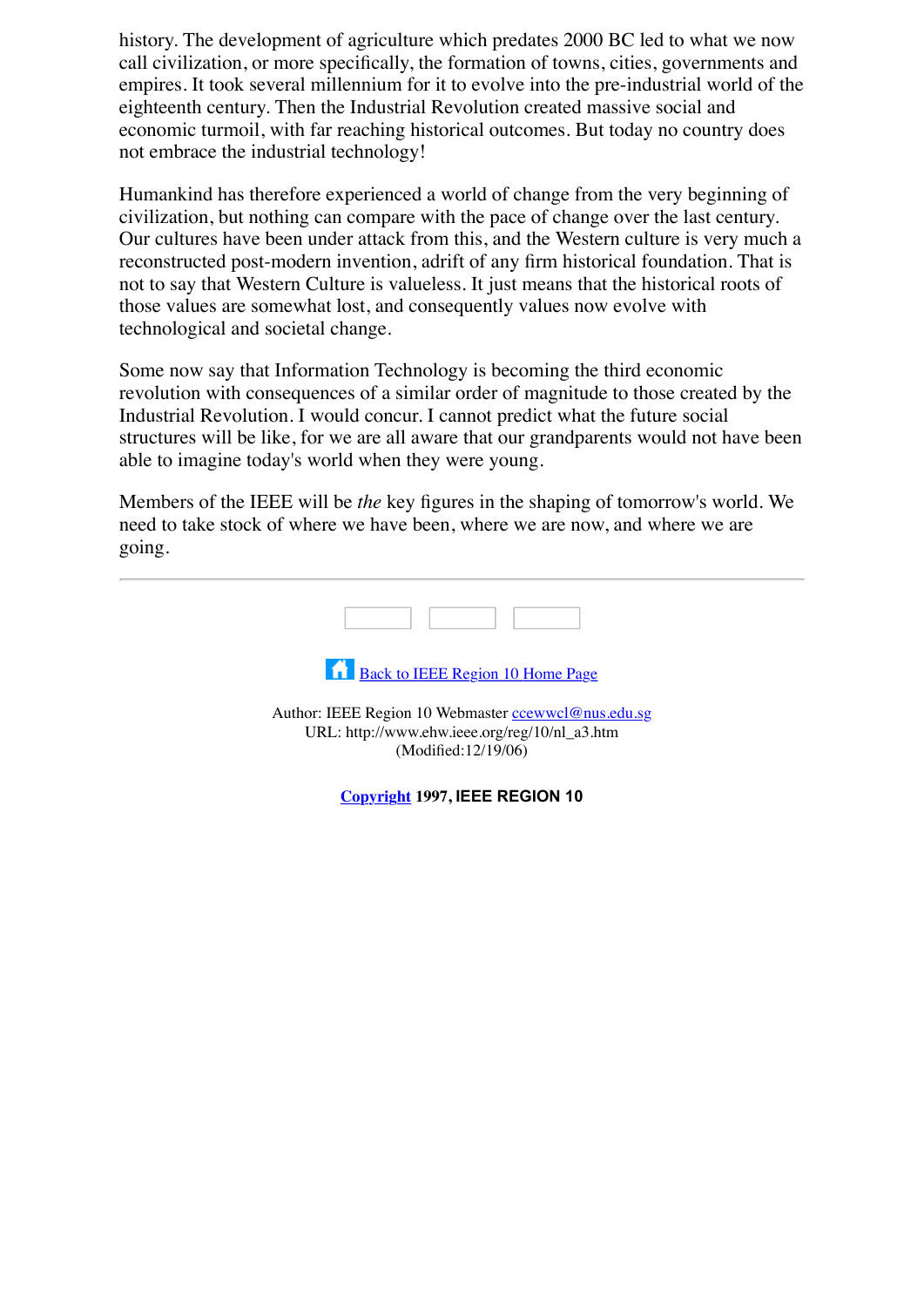

## **Electro-technology in Asia Pacific Towards 2000**

#### **Dr. Paul Y.S. Cheung** *Director IEEE Asia Pacific Region*

In five years we shall move from the 20th century to the 21st century, and no other technology has changed our lives so much as electro-technology, which engulfs the broad areas of microelectronics, computers, telecommunications and electric energy systems, and on which modern society is built. In this short article I would like to share with you my vision for electro-technology in the Year 2000 and beyond from the perspective of the Asia Pacific region. Let us first look at some numbers.

In a meeting I attended earlier this year I heard Mr. K.H. Tung, a prominent industrialist in Hong Kong, quoted some statistics which I would like to share with you. In a decade the Asia Pacific Region (including China, Korea, Singapore, Taiwan, Hong Kong, India, the Asean Countries, Australia and New Zealand) could have an economy larger than that of the EEC and NAFTA. In addition this Region is well known for its high fiscal reserves and savings rate and could double its current US\$1.2 trillion annual savings to US\$2.4 trillion over the same period. This means that the region will become one of the largest sources of capital in the world. Over the same period the Asia Development Bank has estimated that the Asia Pacific region will need about US\$1 trillion in investment in the next 5 years for infrastructure projects alone.

This means that the Asia Pacific region is likely to become the world's largest producer and also consumer, plus interestingly its own largest lender and borrower. Its economic, technological and political influence on the world in the next decade is going to be very significant.

Now let us turn to electro-technology. While the electric power generation capacity per capita or the number of telephones per household in developed countries like the US can be considered as bountiful (or even excessive), it is by contrast rather inadequate in many parts of the Asia Pacific. This translates into enormous opportunities for development and new markets. It is estimated, for example, that over 50% of electric energy systems developed in the next 10 years will be in Region 10.

How would these developments be financed? From industry of course manufacturing, hardware, software and service industries - and once again electrotechnology plays a paramount role. Let us look at the electronics industry as an example. From a recent study by Dataquest (Report on Techno-Economic & Market Research Study on Hong Kong Electronics Industry 1993-94) the electronic industries are estimated to be some US\$240 billion in Japan, US\$33bn in South Korea, and over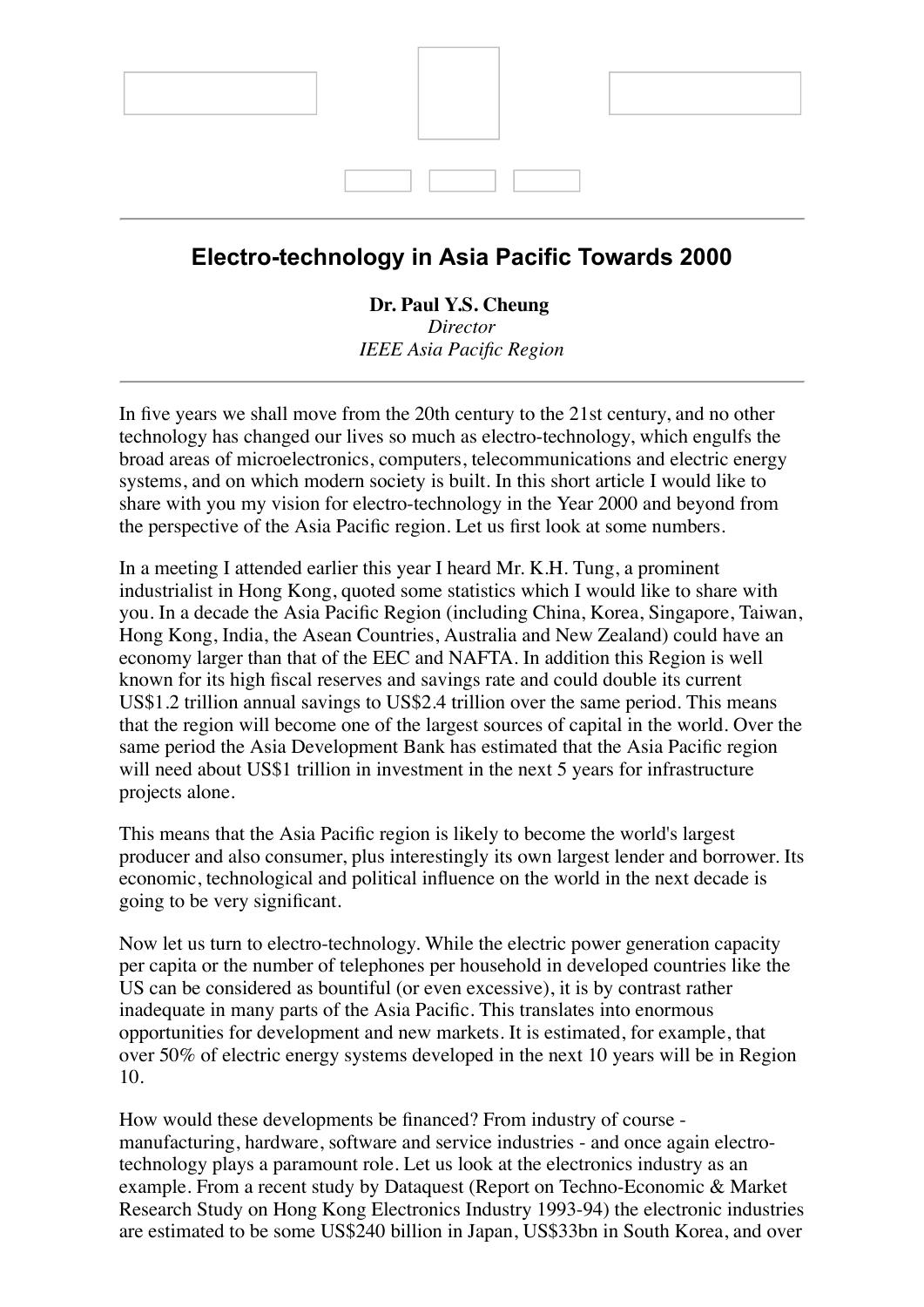US\$12bn in Malaysia and Thailand combined. The compound annual growth rates in the region range from as high as 38% in Thailand to a few percent in Hong Kong and Taiwan. As countries like China, Malaysia, Thailand, Indonesia, India and soon Vietnam quickly move into the industrial scene and become new players in the world of manufacturing, the "Four Dragons", namely Hong Kong, Singapore, South Korea and Taiwan (note in alphabetical order only) will have to move into more value-added products and services.

This is where the IEEE and electro-technology come in. As the global and premier learned Institute in electro-technology, the IEEE has the mandate to promote, enhance and further the development of electro-technology for the benefit of humankind. IEEE provides the channel, the forum, the media and the structure for its 320,000 members plus many more non-members world-wide to share, to communicate and to learn from each other, so that our knowledge and know-how can be further developed. This is precisely why we participate in IEEE activities, Sections, Chapters, conferences, short-courses, technical meetings, and also in social events where we can share with each other.

Let me end by quoting a US lawyer at the turn of this century. He said, "The Mediterranean was the Ocean of the past, the Atlantic is the Ocean of the present, and the Pacific will be the Ocean of the future."

To meet the challenges in the 21st century, we need to work together, to collaborate, to share and to participate. With your effort in promoting and furthering electrotechnology, and your support for the IEEE in its cause, perhaps making the 21st century the "Asia Pacific Century" is not a dream but a fast approaching reality.

#### **Short Biography of Dr. Paul Y.S. Cheung**

Dr. Cheung received his BSc(Eng) and PhD degrees from Imperial College of Science and Technology. He has worked with the Queen's University of Belfast and the Hong Kong Polytechnic before joining the University of Hong Kong in 1980, where he is currently the Dean of Engineering. His research interest includes computer architecture, VLSI design and signal processing. He has served IEEE in the Section, Region and Board level including the Chairman of the RAB/TAB Transnational Committee. He is currently the Director of IEEE Asia Pacific Region and member of the IEEE Board of Directors.

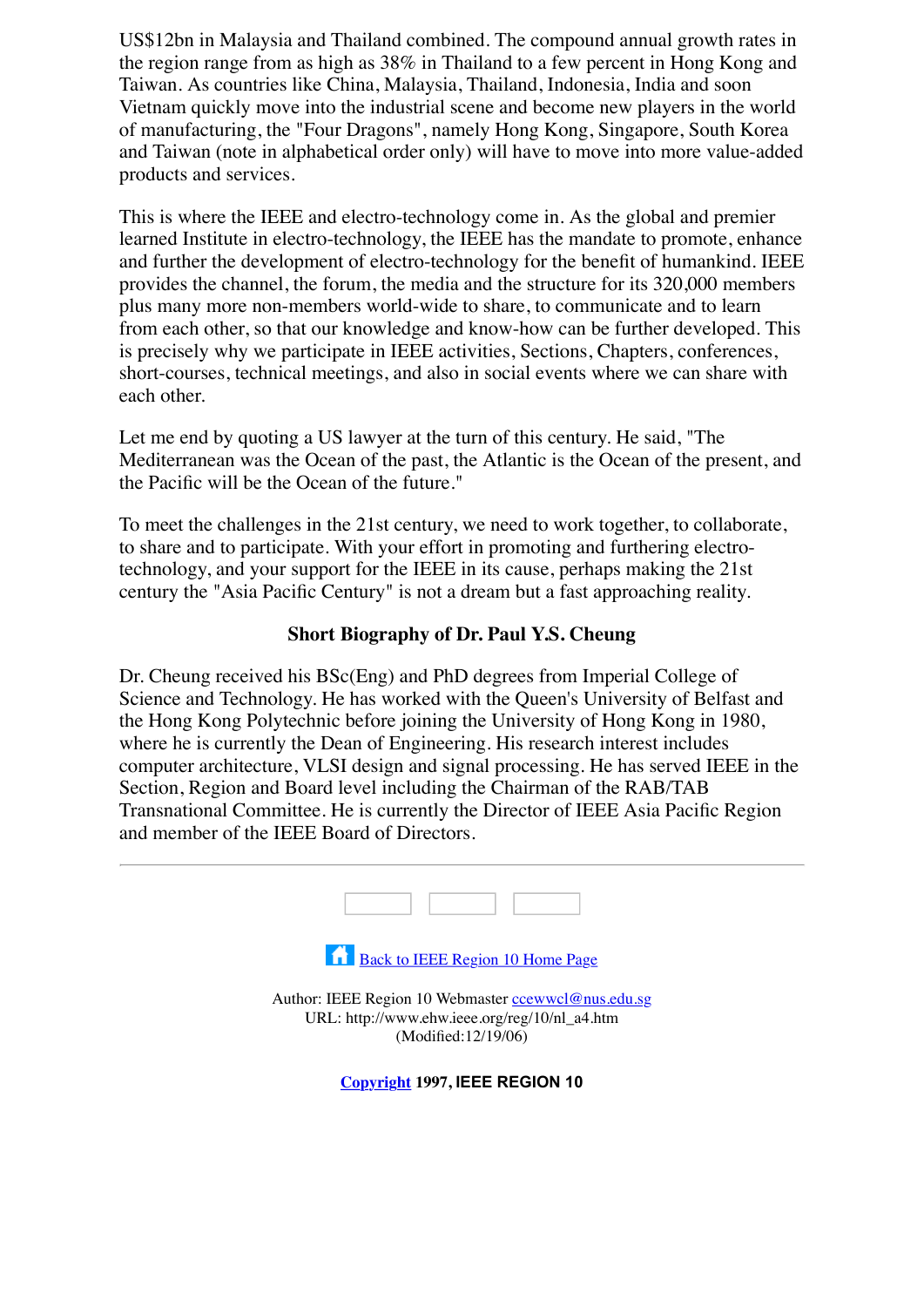

## **Electro-Technology and Technology Transfer**

**Dr. Seiichi Takeuchi**

*Corporate Senior General Manager Sumitomo Electric Industries Ltd*

### *Introduction Introduction*

We have seen extremely impressive progress in the fields of semiconductor ICs, aerospace technology, computing and many others during the closing decades of this 20th century. New industries in multimedia, TV broadcasting, computer, space excursions and accurate weather forecasting have become possible as a result of these technological breakthroughs. The rapid development and rate of change in these fields make it no longer feasible for one business unit, or even for one country, to be able to carry their own research and development in every key field involved in the industrialization of these technologies. Therefore it has become more and more important to promote technology transfer among industrialized countries, creating a borderless economy and the globalization of industrial entities.

### *Electro-Technology Electro-Technology*

Trying to define what is Technology can be a complex discussion. Let us instead give a few examples of the new technologies that have precipitated rapid growth industries. The top of our list includes fiber optics, computing, wireless communications, semiconductors, superconductors, and new materials. The progress in these technologies have new industries and new applications possible. They include globalized communication networks, multimedia, the Internet, and very fast information processing systems. The penetration of Personal Computers into business and the home is one clear example of the pervasiveness of Electro-Technology in our modern world. We also realize that additional technological developments in the areas of database retrieval, artificial intelligence and the application of robotics to replace very tedious and repetitive work are leading-edge technologies yet to reach their full potential.

### *Future Challenge Future Challenge*

We have noted that new technologies in these frontier fields have brought new modern conveniences and employment to the people of industrialized countries. However, we must also face the reality that there are some gaps in the take-up of these technologies within and between countries. These gaps create social conflicts within a country as well as between countries. The term "information poor" is now used by sociologists to describe citizens without access to the Internet. Similar descriptions for inter-country discrepancies include the terms "southern versus northern hemisphere" and the "east and west", which in the global sense is a similar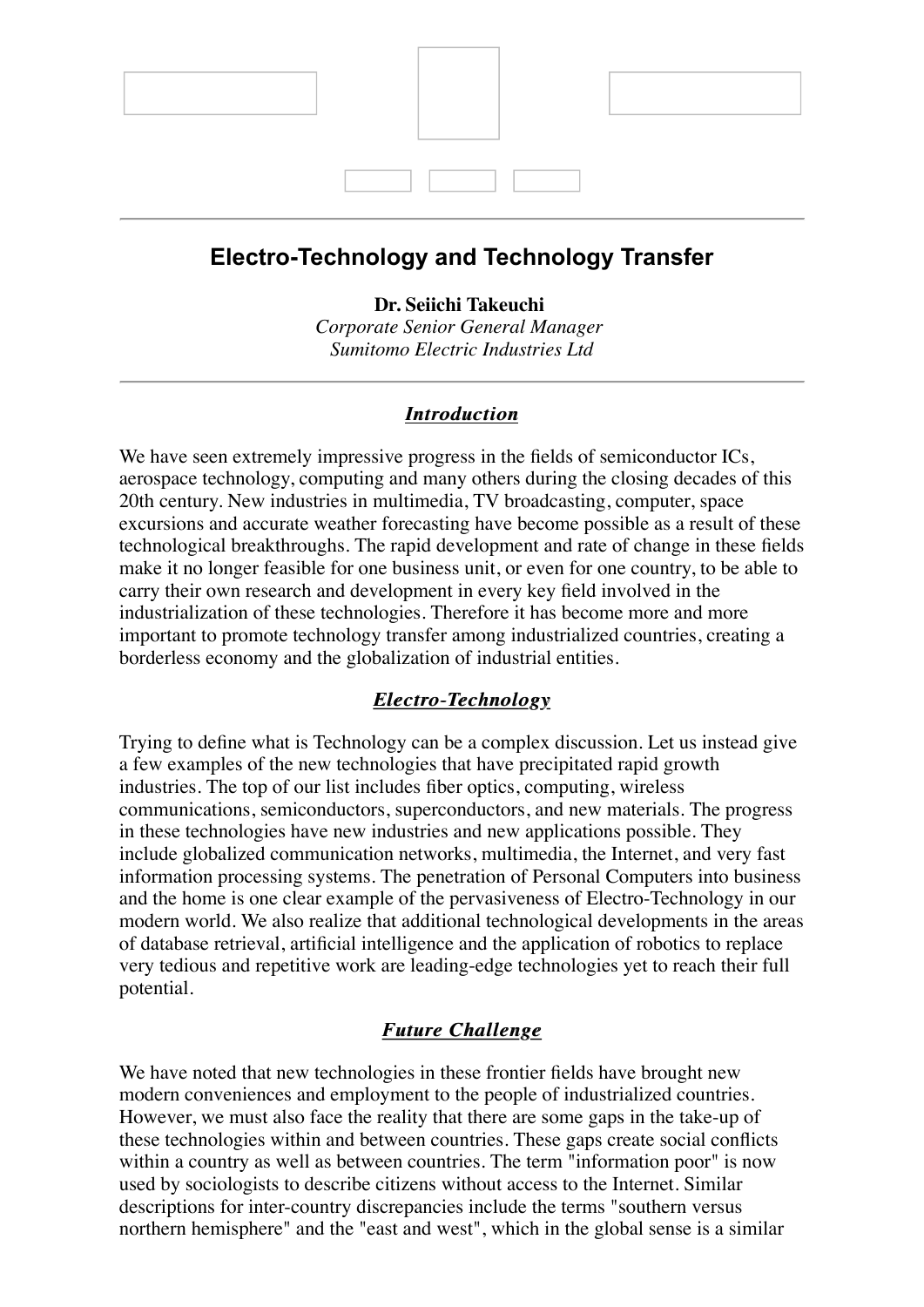problem. How to solve these social conflicts will increasingly become one of the new challenges arising from our Electro-Technology Revolution. Technology transfer between countries is one solution for such a challenge.

## **Practical Approach to Technology Transfer**

*What technology is to be transferred?* In order to promote technology transfer in the field of electro-technologies, it is absolutely essential for the host countries to create an environment conducive to the necessary scientists, engineers and skilled labor required for the industries and their related supporting infrastructure. A quality education system must produce sufficient numbers of graduates to achieve some "critical mass". Besides the educational, industrial, institutional and infrastructure requirements, there are numerous other challenges and financial problems which are to be addressed for the technology transfer to be successful. They include problems such as the national balance of trade, availability of foreign currency to finance purchases, the management of industries (for example the overproduction of electronic products has weakened the financial position of the IC industry), environmental protection and regulation.

It is commonly realized that the globalization of new industries requires the specialization of technologies that are most suitable for each country. What field a particular country should pursue depends upon their unique circumstances, which are not only associated with their level of industrialization, but also with their social, economic and cultural background. It is not a simple matter to transfer technologies from industrialized countries to developing countries because the global economy is too dynamic and unforgiving of economic mistakes. Therefore technology transfer in electro-technology requires constant monitoring and adjustment which is dependent on the stage of the industrialization of the host country.

*Contribution of Electro-Technologies.* Our societies face serious local and global problems: It is becoming necessary to forecast natural disasters and then to reconstruct the disaster areas. We need to monitor our environment both locally and globally to prevent environmental destruction. The social security of our communities depends upon restraining crime, dependable energy supply, the maintenance of a good education systems and the conservation of local cultures. We can have no doubt about the contribution of electro-technologies in addressing these problems. Consequently many developing countries greatly need technology transfer for the modernization of their communities and institutions.

Technology transfer can be accomplished not only through high level government policies that might require the collaboration at a government level in the corresponding countries, but also through the collaboration among industrial groups, institutions and volunteer organizations in different countries. The IEEE is playing a large role in technology transfer between countries. Because it is a transnational organization, technological information is readily available in all parts of the world. This is one of the main objectives of the IEEE's learned society charter, which we feel is being successfully achieved.

### **Short Biography of Dr. Seiichi Takeuchi**

Dr. Seiichi Takeuchi was born on 17 January 1936. He received his MS and PhD degrees from the Polytechnic Institute of Brooklyn in 1968 and the New York University in 1974 respectively. He was a research fellow at the Microwave Research Institute at the Polytechnic of New York before he joined Sumitomo in 1974. Dr. Takeuchi is presently the Corporate Senior General Manager of Sumitomo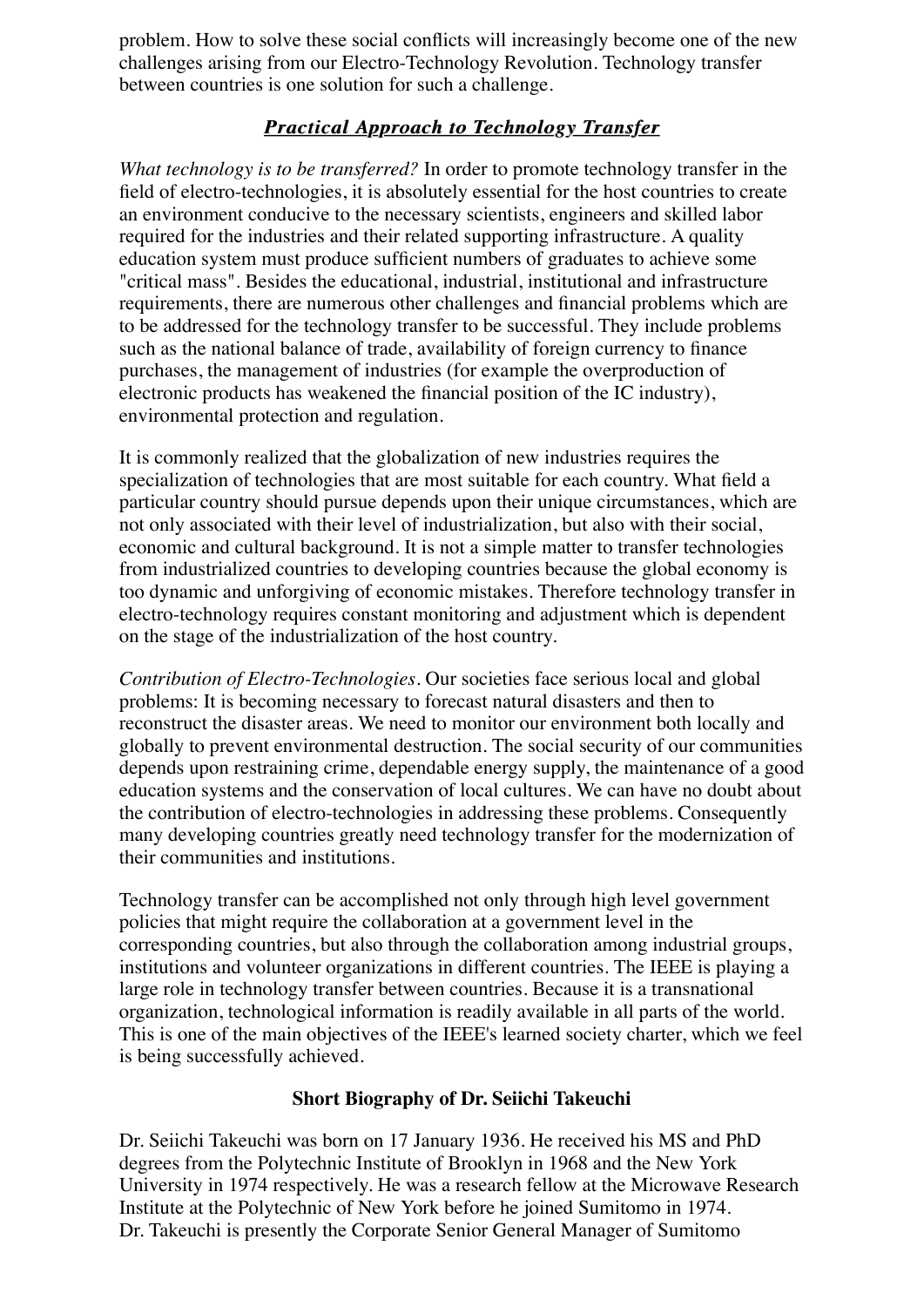Electric Industries. He has served on many professional committees including the IEEE International Liaison for TAB (Technical Activities Board).



[Back to IEEE Region 10 Home Page](file:///Volumes/Temp%20Files/IEEE%20Region%2010/r10-backup/Newsletter/1997/home.htm)

Author: IEEE Region 10 Webmaster control @nus.edu.sg URL: http://www.ehw.ieee.org/reg/10/nl\_a5.htm (Modified:12/19/06)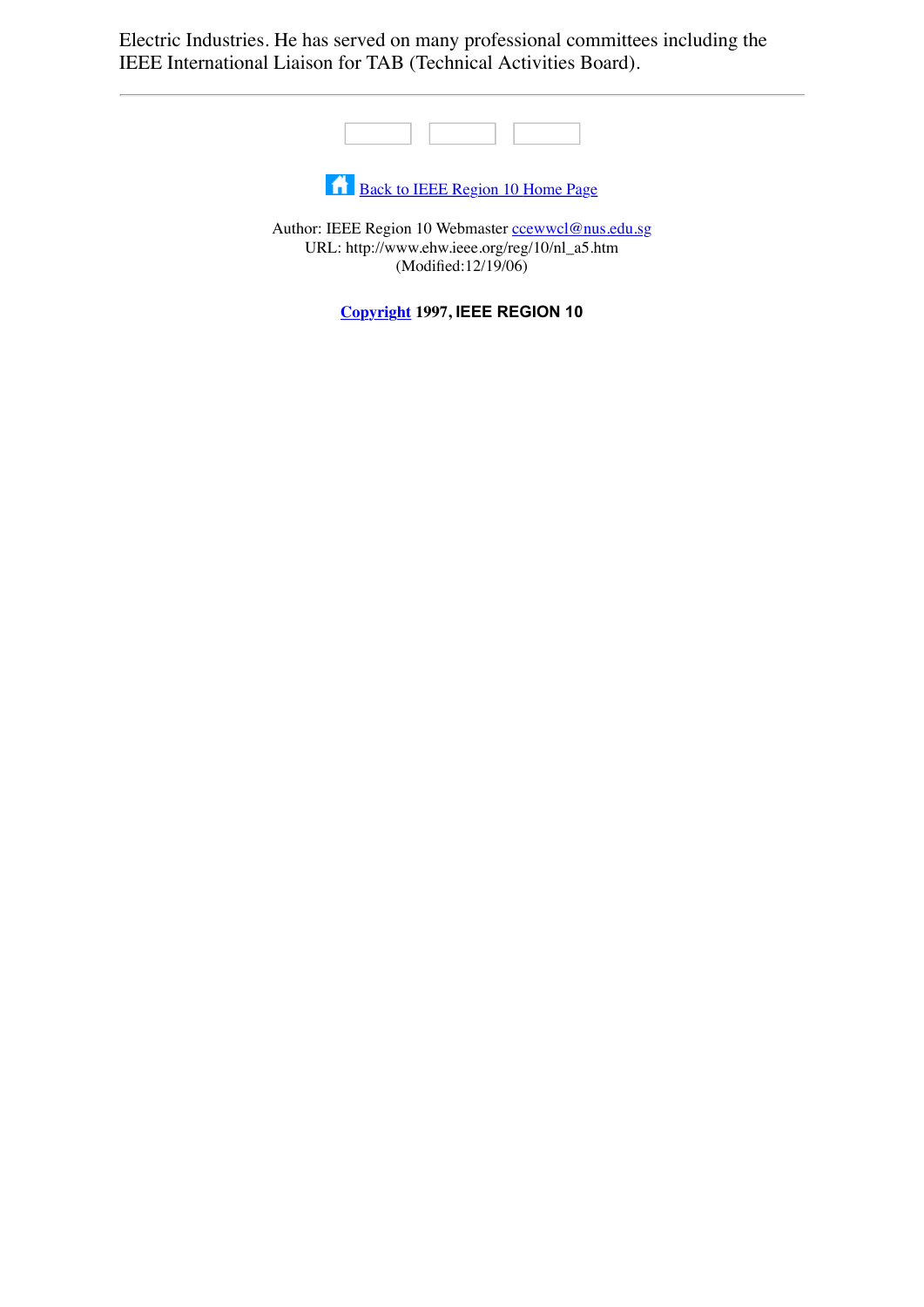

## **Large Scale Urban Disasters and Telecommunications Networks**

#### **Dr. Keiji Tachikawa**

*Executive Vice President Nippon Telegraph and Telephone Corporation*

### *The Kobe Earthquake The Kobe Earthquake*

A severely damaging vertical lifting earthquake occurred at 5:46 on the morning of January 17, 1995 in Kobe City near Osaka, Japan. Its epicentre was 20km below the surface with a great proportion of its impact heavily effecting the populated urban area. The magnitude was 7.2 on the Richter scale and the disaster killed approximately 5,500 people with more than 100,000 residences and buildings destroyed.

Japan happens to lie within a very geological active region of the earth, and regularly experiences a large number of earthquakes. Analysis of geological records reveals that large tremors resulting in loss of lives and damage to property occurs on average five times a year. Very large seismic events with a magnitude of 7 or greater occur approximately once every two or three years. Moreover, approximately 10 percent of all measurable earthquakes are centered under the region including Japan and its environs. The greater proportion of these are horizontal tremors occurring as the result of sliding at borders between plates under the sea surrounding Japan.

The Kobe earthquake was not one of those typical events, but rather involved a sharp vertical rise and fall at a fault line. Such events are thought to occur, on average, only every few thousand years. But when they do the damage is great.

Most of the telecommunications facilities affected by this disaster consisted of subscriber loop cable and wiring, subscriber loop switches and buildings. In the Kobe earthquake overall damage totaled approximately 30 billion yen. Destruction of telephone poles and buildings, as well as the numerous fires that followed the earthquake, caused failure to most aerial cables. Services to almost two hundred thousand subscribers were interrupted.

Damage to underground facilities such as cables in conduits was relatively minor, thus proving their overall reliability. Recovery for subscriber loop cables, however, was drastically delayed due to widespread destruction of residences and other buildings. Temporary facilities were used to get services back up within two weeks of the earthquake. Full service was restored eight weeks later.

Subscriber loop switches were themselves untouched. Such factors as long-term unavailability of public power supplies, as well as damage to backup batteries and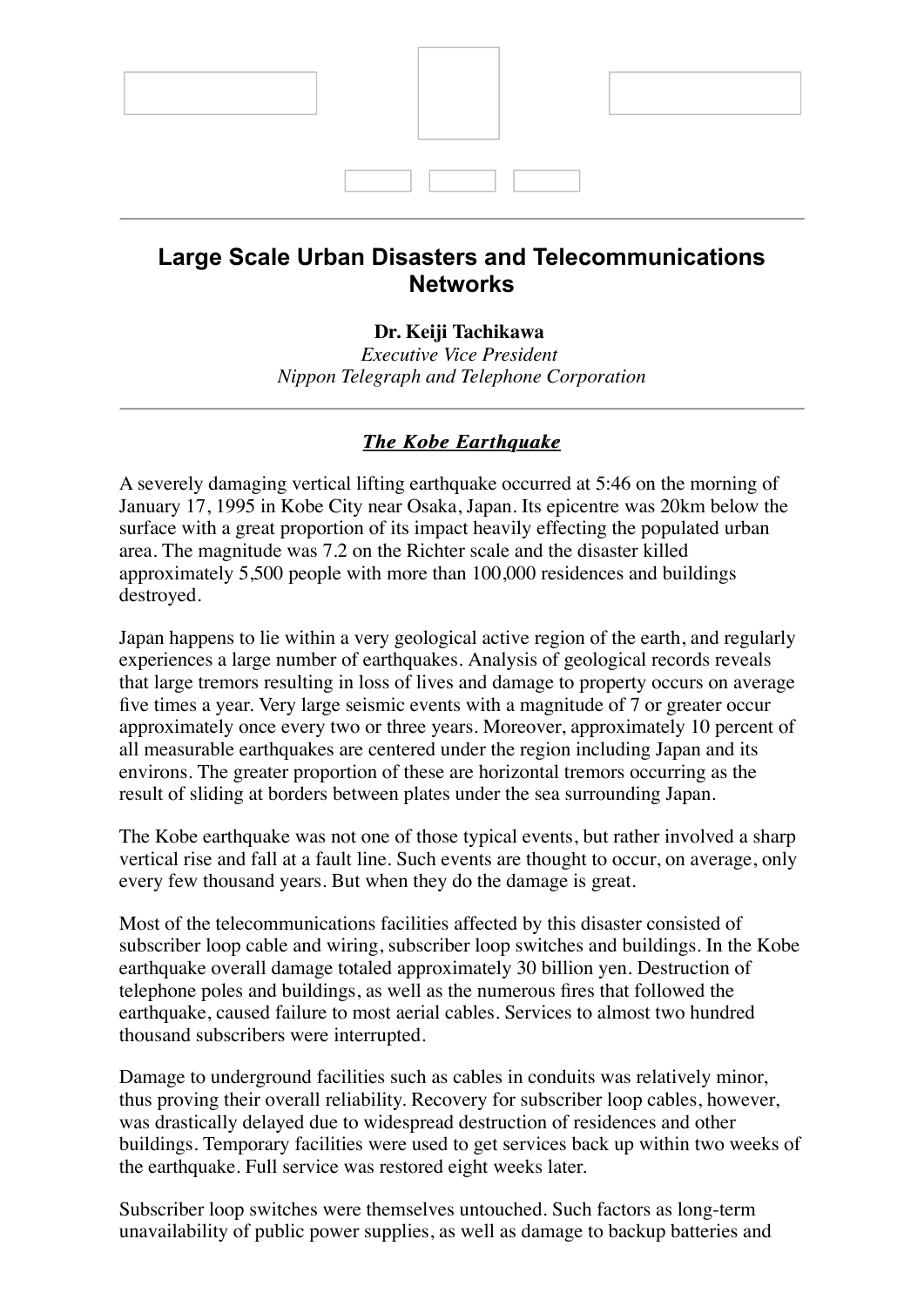emergency power generating equipment all combined to ensure that eleven switches in seven locations went down. Measures to bring them back up included bringing mobile power generating trucks to the area and all units were back functioning by the morning of the day after the earthquake.

NTT's building housing important telecom facilities have all been designed to seismic specifications. Damages to them were well within design parameters, and were not a factor directly affecting telecom system performance.

Telephone traffic after the earthquake, however, went far beyond anticipated levels, being 50 times as much as normal traffic on average. This was predominantly due to calls within and outside the area to confirm the safety of individuals, and resulted in most callers hearing a busy signal. In order to accommodate the necessary volume of emergency calls within the area as well as high-priority calls from outside the region, NTT conducted traffic control measures while also carrying out emergency expansion of circuit capacity. Nonetheless, we were not able to get traffic overflow under full control until one week after the earthquake.

NTT installed 3,000 new public telephones for the 300,000 residents of the area taking refuge in public accommodations, after suddenly finding themselves homeless. Satellite communications were an essential key to quickly getting this many new public phones up and functioning.

One major factor inhibiting the speed of recovery was the utter devastation to the public road and highway network. Numerous serious breaks in the road surface as well as other types of obstructions meant that trucks and other vehicles could not reliably transport cable-laying equipment. Every possible alternative such as helicopters (and under-sea cabling ships) were thus employed to get water, food, necessary materials, disaster workers and lines into the devastated area.

### *Disaster Countermeasures Disaster Countermeasures*

Based on earlier experience with various types of disasters, NTT has been improving a lot of its counter measures against disasters, focusing on:

- enhancing system reliability,
- preventing communications service interruptions, and
- assuring quick service recovery.

A quick overview of major preventive measures looks like this:

- Enhancing System Reliability Measures toward this focus have included: strengthening conduits, buildings and towers housing communications facilities; distributing long-distance switching equipment in such a way as to prevent breaks in trunk-call routing (separating them by more than 50km); and implementing automatic switchover systems providing multiple call relay routes including options away from disaster area.
- Preventing Communications Service Interruptions Measures have included establishing radio facilities capable of supporting minimum essential communications capabilities in local government offices for each city, town and village.
- Assuring Quick Service Recovery Measures toward this focus have included provision of: emergency-use portable telephone switches; power supply trucks;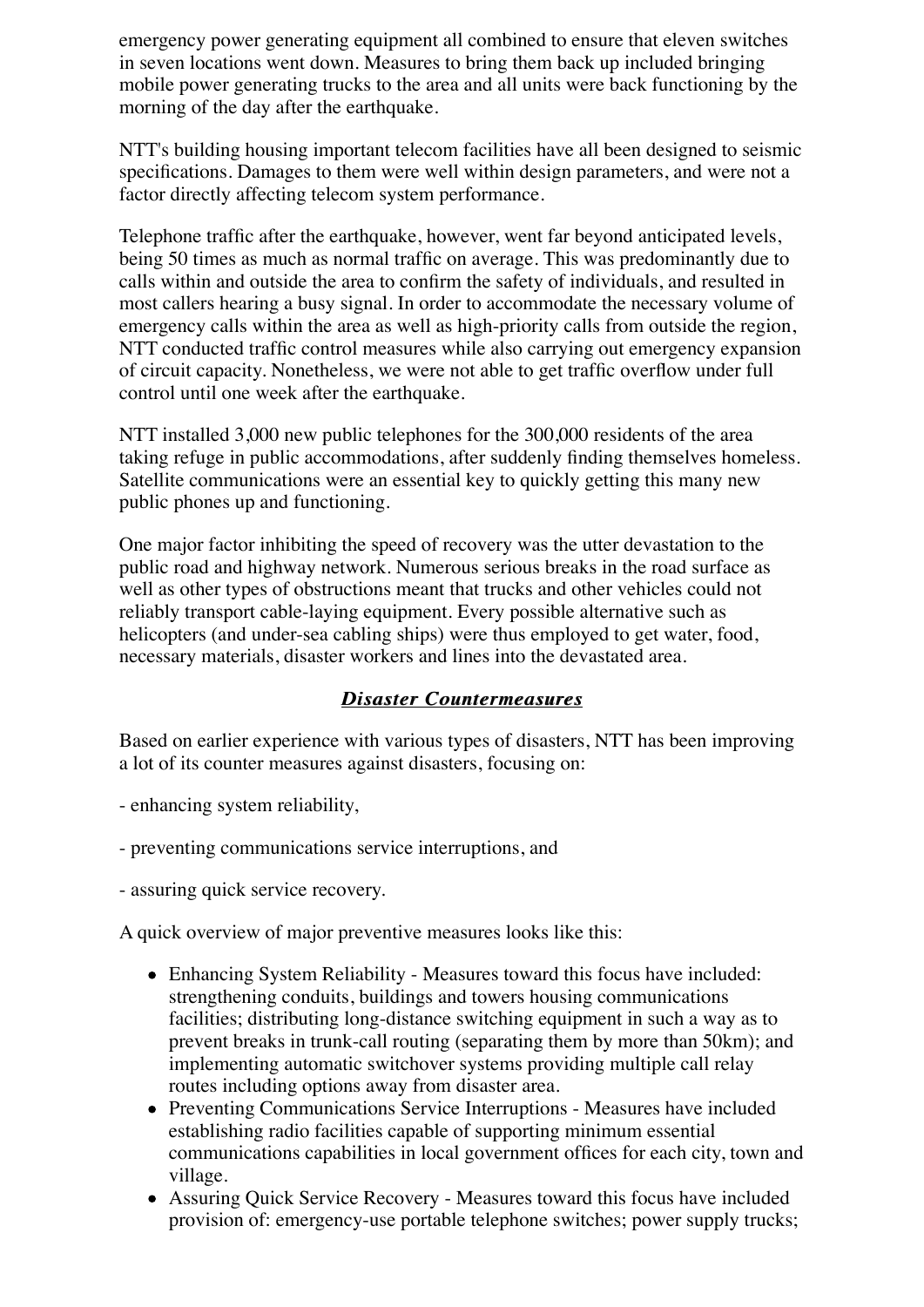portable radio equipment; mobile satellite communications system earthstations; and emergency cable stock.

### *Conclusion Conclusion*

All measures have proven useful, and are in place nationwide. Another indispensable tool here has been regularly scheduled, periodic disaster training drills. Preventive measures in place before the disastrous Kobe earthquake were seen to work well when that quake hit. Design goals were met.

One phenomenon that was not well provided for, however, was the huge volume of telephone traffic that was experienced over the hours after news of the earthquake spread. Lack of capacity led to a very high rate of no-connects over a long period of time. Another improvement required is for the delivery of information to people who had to take refuge elsewhere after the destruction of their homes and property. Existing modes of communication were not up to the extraordinary demands of those first few hours and days.

To better prepare for the unfortunate events of such a large-scale disaster in the future, we are now laying plans for a stronger, more comprehensive response. Areas we are currently putting into active practice include: decreasing the required time for housing communications cable in underground conduits and pipelines; introducing more portable satellite communications systems; implementing robust voice mail systems capable of alleviating some of the worst aspects of traffic overloads at a time of crisis; and designing and constructing a disaster-region network capable of effectively delivering information to individuals and the public at large when their homes and places of work may have been badly damaged or destroyed.

One thing NTT certainly learned from this disaster was the importance of every-day planning and preparations for seemingly unlikely events - "Always be prepared".

### **Short Biography of Dr. Keiji Tachikawa**

Dr. Keiji Tachikawa received his bachelor's degree from the Tokyo University in 1962, a MBA from MIT in 1978 and his doctorate in engineering from the Tokyo University in 1982. He has held many positions with Nippon Telegraph and Telephone Corporation (NTT) and is presently the Executive Vice President and Senior Executive Manager for Service Engineering Headquarters with NTT.

He is a senior member of IEEE and chief of the Tokyo region of Institute of Electronics, Information and Communications Engineers (IEICE) which is the largest communications-related technical institute in Japan.

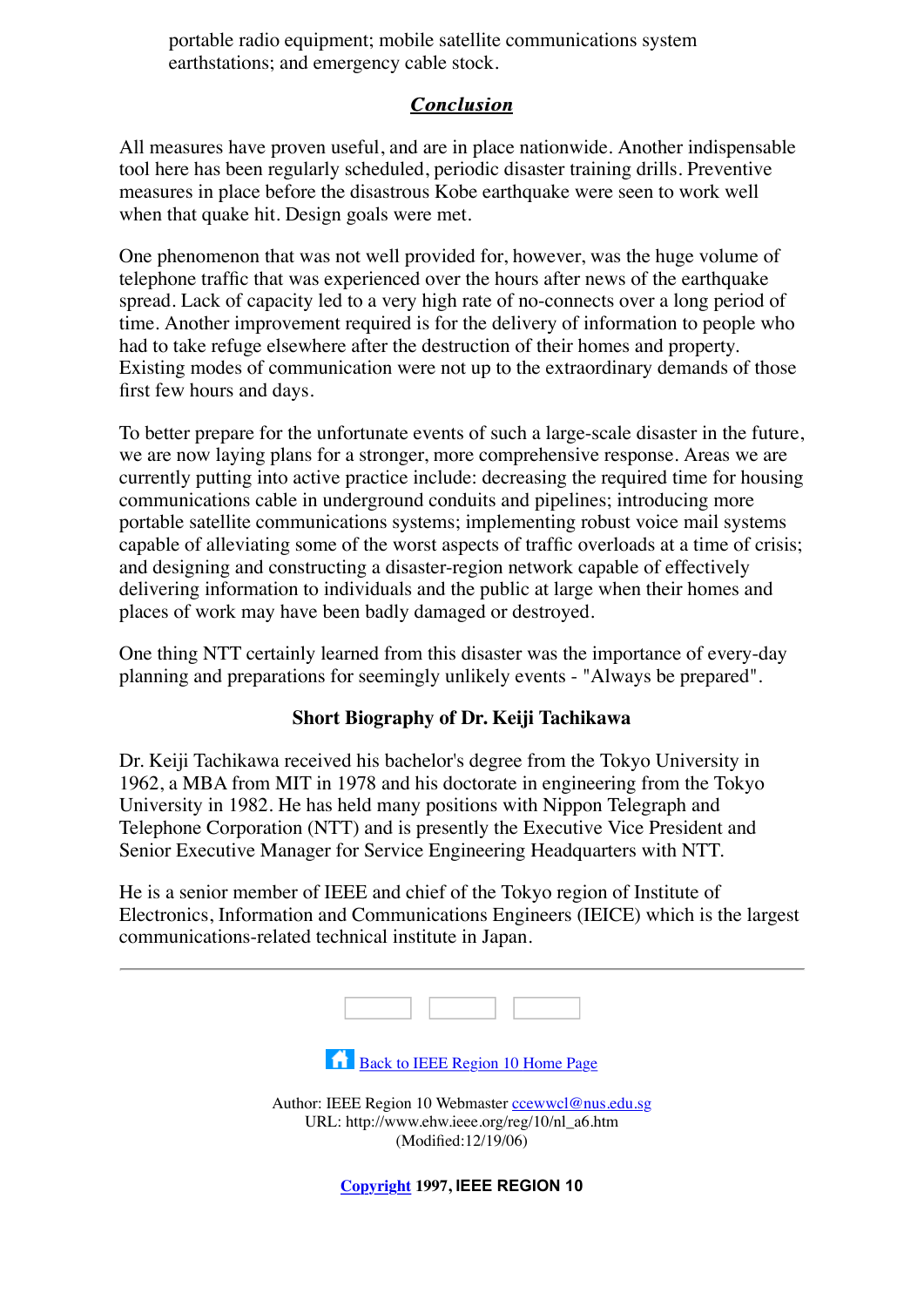

## **The RAB/TAB Transnational Committee**

**Dr. Tsuneo Nakahara**

*Vice Chairman Sumitomo Electric Industries* Ltd.

It is my great pleasure to submit my message to the IEEE members of Region 10. As the past Director of Region 10, I would like to congratulate you in establishing the *Asia Pacific Channel*. It is my pleasure to observe this development and I congratulate the current Region 10 Director, Dr. Paul Y. S. Cheung, for his initiative. I have been serving the IEEE members as Chair of the RAB/TAB (Regional Activities Board / Technical Activities Board) Transnational Committee for 1995 after the former Chairmanship of Dr. Paul Cheung. I am quite sure that the RAB/TAB Transnational Committee has many things in common with IEEE members in Region 10 in promoting the mission of the IEEE. As stated by the IEEE Charter, the scope of the RAB/TAB Transnational Committee is to encourage and facilitate transnational activities within the IEEE. One of the committee's functions is to identify and clarify areas of interest in transnational matters, particularly those involving the Regions 7, 8, 9 and 10. These matters include: a) The relationships between the IEEE and other technical organizations based in the Regions. b) Transnational technical activities such as conferences, lecture tours and exchange programs held in the Regions. c) Operational problems unique to Regions 7, 8, 9 and 10. The other function is to maintain guidelines for the structure and administration of delegations, study groups, visiting teams and other transnational activities. The committee members are composed of representatives from RAB and TAB and some other appointees.

In this conjunction it is my pleasure to summarize what has been accomplished by this committee. As Chair of RAB/TAB Transnational Committee in 1995, after having completed my term as the Region 10 Director in 1993-1994, I proposed the following three goals at the beginning of the committee meeting in March 1995: a) Membership Development, b) Cooperation with national societies and c) the enhancement of the public image of the IEEE so as to transform the IEEE into a true global organization. I am pleased to report that significantly progress has been made in achieving these goals. Seven areas of major importance were recognized and below is a summary of the actions achieved:

*Eastern Europe Projects:* I do not need to spell-out the history of why the IEEE had no operations in Eastern Europe, however, the first shipment of IEEE periodical microfiches for Eastern Europe libraries has been delivered, and a proposal is under way to develop summer schools in Eastern Europe.

*Members Services:*Since March 1995 the IEEE has successful operated a Membership Help Desk for Region 9. We have also implemented in many countries the facility for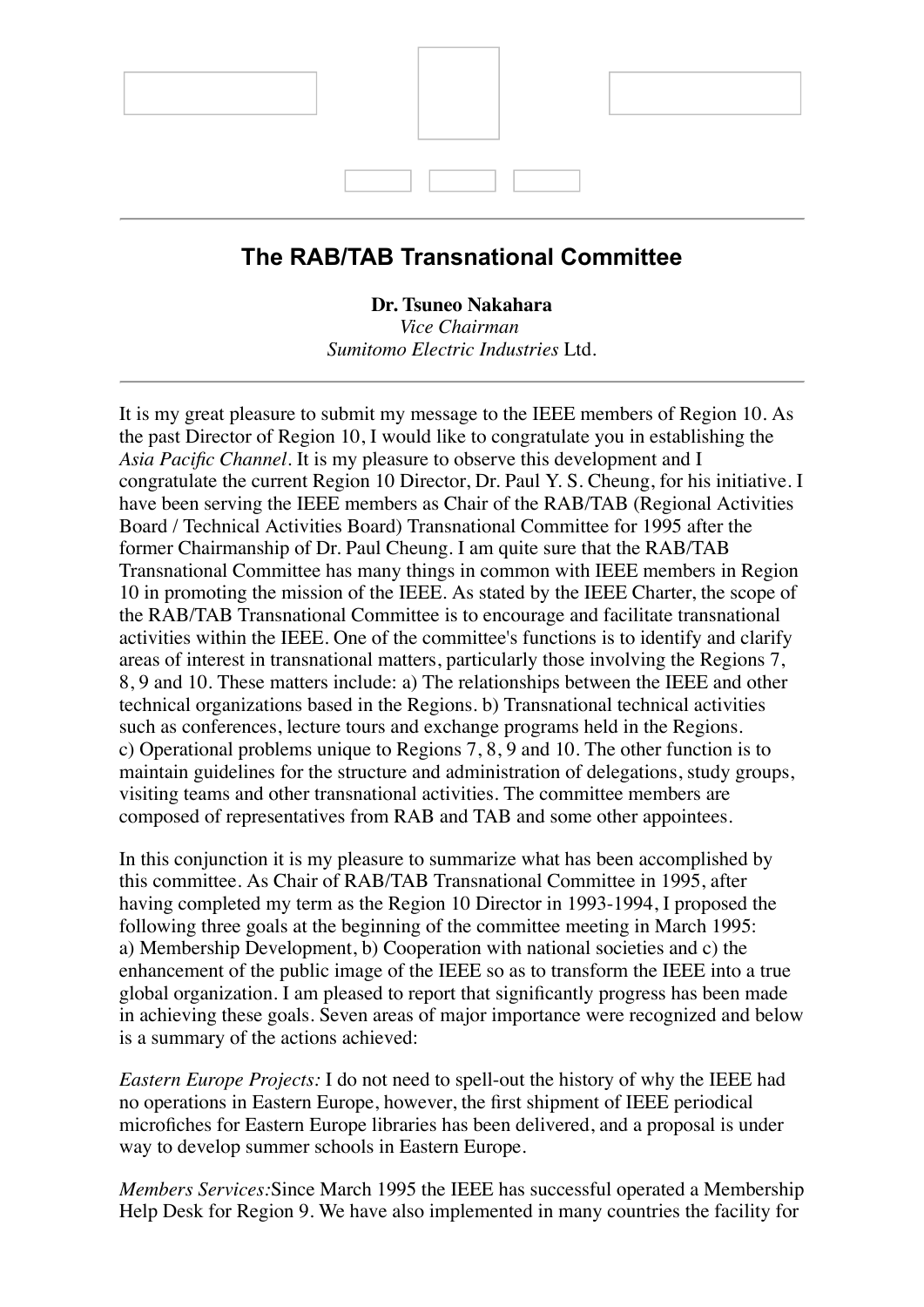membership dues to be paid in local currencies, and established a minimum income policy for society membership.

*National Society Agreements:* Agreements have been made with The Institute of Electronics and Telecommunication Engineers of India (IETE), and The Institute of Engineers, Australia (IEAust). The next possible action would be for Sections to approach and make agreements of cooperation with their national society in Regions 8, 9 and 10.

*Industry Relations:*Several study tours and VIP visits have been made including the visits to Japan by Dr. Tom Cain and Dr. Wallace Read in April 1995, the Australia and New Zealand IEEE Colloquia visit in August 1995 to promote cooperation with industries, and other visits to countries in Regions 8, 9, and 10 by TAB and IEEE Executive Committee members.

*Section Support:*A Russian Section Office has been establishment for a three year trial.

*Database:*Statistics on the number of electrical, electronic and computer engineers in the Regions have been collected. This will help the IEEE in planning support for new and young Section.

*Society & Region Cooperation:* We have worked on developing a preliminary model for all IEEE Societies. The idea is that the Sections are a vehicle for transnational activities by the Societies. A survey has been compiled on the technical activities of Societies and Regions. The Brussels and the Singapore offices are facilitating the interactive connection between Sections and Societies. We have also been discussing the possible reproduction of the IEEE Globalization Newsletter.

The committee has an important role in establishing communication channels with national societies and industries in each country, with the aim of transforming the IEEE into a global organization. I am happy to serve as a bridge between the IEEE and academia as well as industries world wide, especially for Region 10.

#### **Short Biography of Dr. Tsuneo Nakahara**

Dr. Nakahara received his B.E. and Ph.D. in Electrical Engineering from the University of Tokyo in 1953 and 1961. He joined Sumitomo Electric in 1953 and has held many important positions where he currently is the Vice Chairman of the company. He has held many important public offices in various institutions Internationally and in Japan. These includes Vice President of The Engineering Academy of Japan, Member of the Board of Trustee for the Polytechnic University in New York. He received a Blue Ribbon Medal from The Emperor of Japan for his contribution to fiber optics in 1994. Dr. Nakahara has served the IEEE in many key positions including Region 10 Director 1993-1994 and the RAB/TAB Transnational Committee Chairman in 1995. He is currently the 1996 IEEE Secretary.



[Back to IEEE Region 10 Home Page](file:///Volumes/Temp%20Files/IEEE%20Region%2010/r10-backup/Newsletter/1997/home.htm)

Author: IEEE Region 10 Webmaster [ccewwcl@nus.edu.sg](mailto:ccewwcl@nus.edu.sg) URL: http://www.ehw.ieee.org/reg/10/nl\_a7.htm (Modified:12/19/06)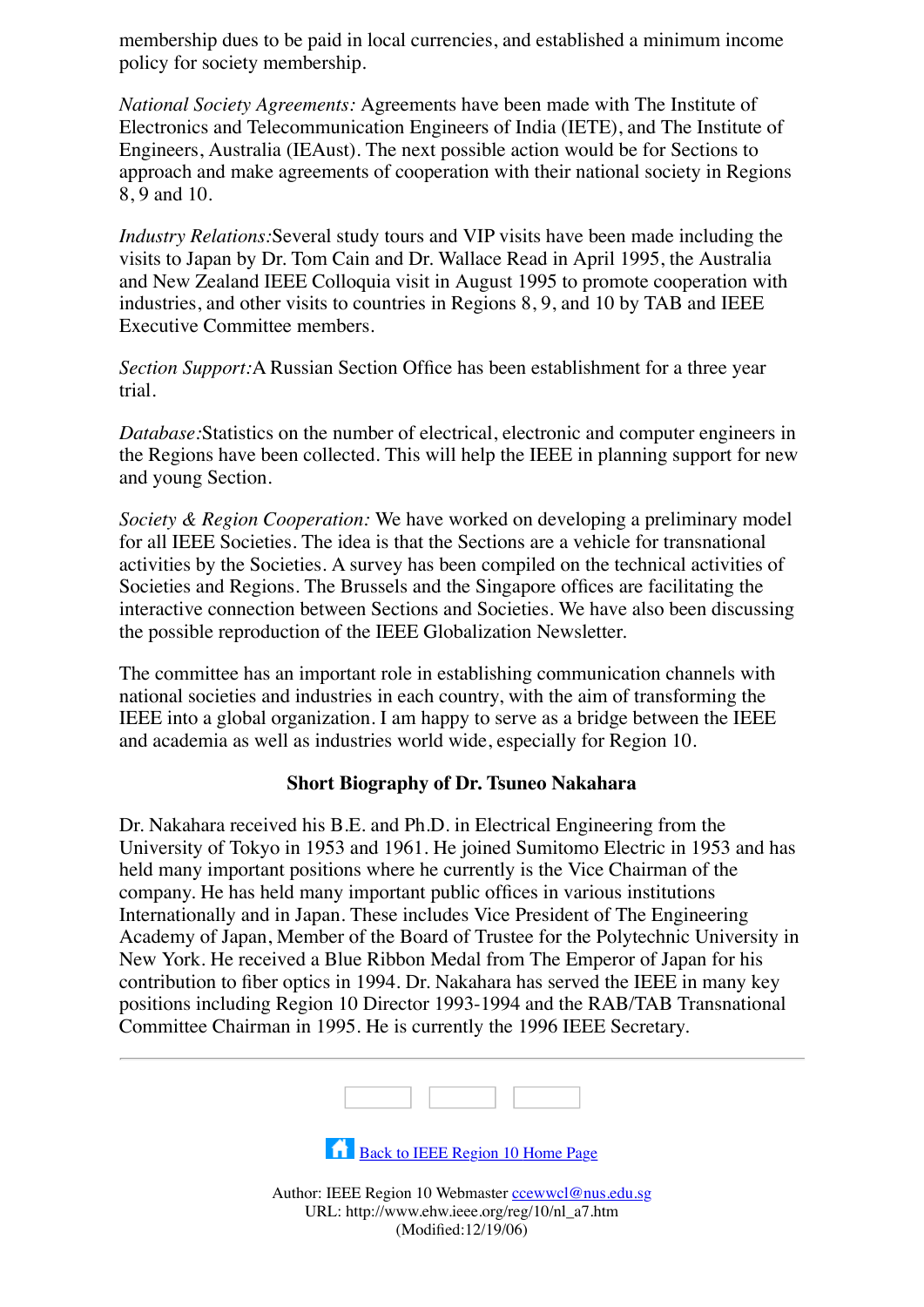

# **Congratulations to the New Director-Elect**

Mr. Harban Bajaj has been elected to the position of IEEE Region 10 Director-Elect in 1996. He will take up the office of Region 10 Director for 1997-98 in January 1997. Congratulations!



[Back to IEEE Region 10 Home Page](file:///Volumes/Temp%20Files/IEEE%20Region%2010/r10-backup/Newsletter/1997/home.htm)

Author: IEEE Region 10 Webmaster [ccewwcl@nus.edu.sg](mailto:ccewwcl@nus.edu.sg) URL: http://www.ehw.ieee.org/reg/10/nl\_a8.htm (Modified:12/19/06)